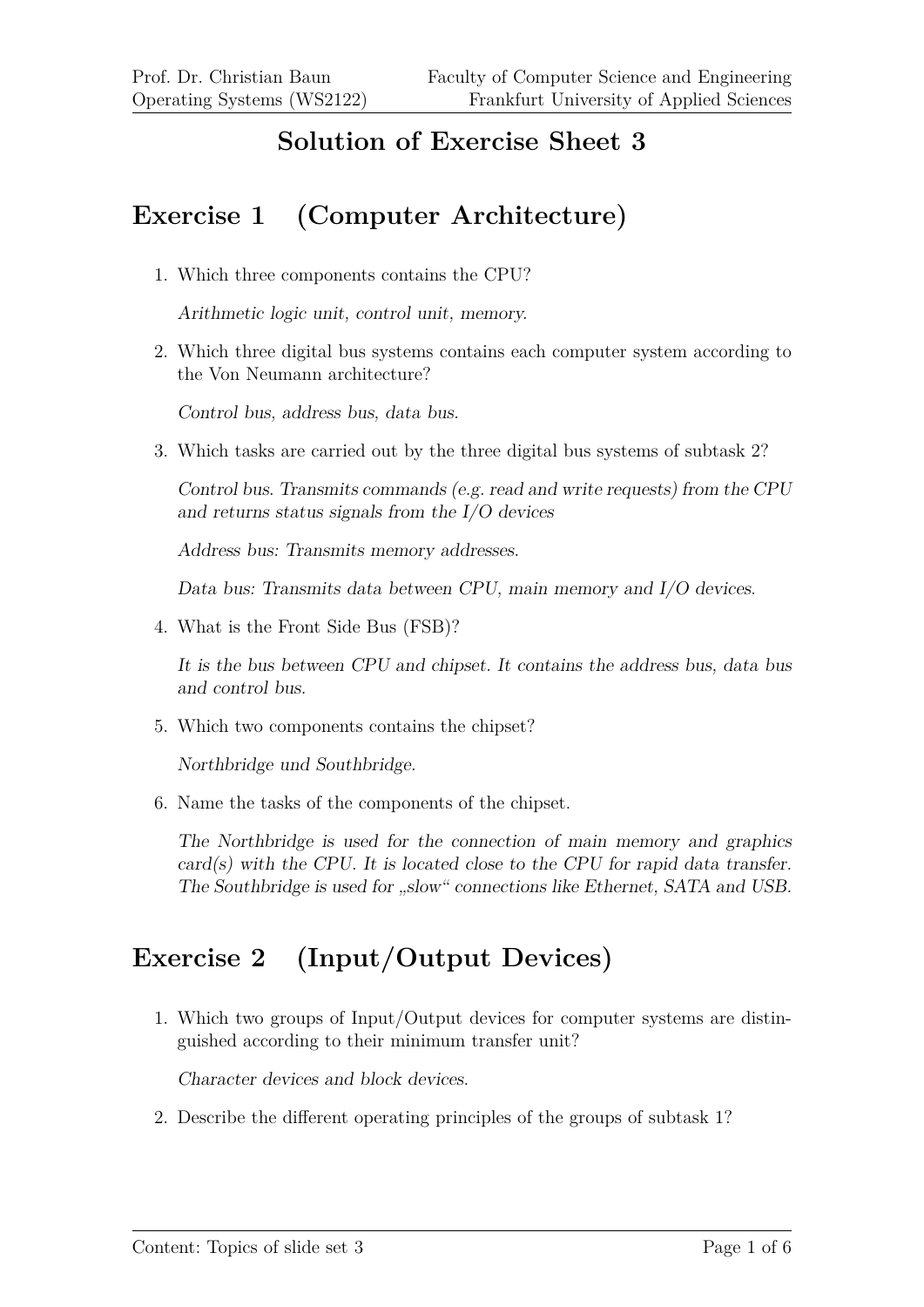Character devices: On arrival/request of each single character, communication with the CPU always takes place.

Block devices: Data transfer takes place only when an entire block (z.B. 1-4 kB) exists.

3. Name two examples for each group from subtask 1.

Character devices: Mouse, keyboard, printer, terminal, magnetic tape. . .

Block devices: HDD, SSD, CD/DVD drive, floppy drive...

- 4. Name three possible ways for processes to read data from Input/Output devices.
	- Busy waiting
	- Interrupt-driven
	- Direct Memory Access (DMA)
- 5. Name a benefit and a drawback for each possible way from subtask 4.
	- Busy waiting
		- **–** Benefits: No additional hardware required
		- **–** Drawbacks: Causes CPU workload, slows down simultaneous processing of multiple processes
	- Interrupt-driven
		- **–** Benefits: The CPU is not blocked, allows the simultaneous execution of multiple processes
		- **–** Drawbacks: Additional hardware (interrupt controller) is required
	- Direct Memory Access (DMA)
		- **–** Benefits: Reading data causes no CPU workload, simultaneous execution of multiple processes is not slowed down
		- **–** Drawbacks: Additional hardware (DMA controller) is required

#### **Exercise 3 (Digital Data Storage)**

1. Name one mechanic digital data storage.

Punched tape, Punch card, mass-production of CDs/DVDs (pressing).

2. Name two rotating magnetic digital data storages.

Hard Disk Drive, Drum memory, Floppy Disk.

3. Name two non-rotating magnetic digital data storages.

Magnetic-core memory, Magnetic tape, Magnetic stripe card, Compact cassette (Datasette), Bubble memory.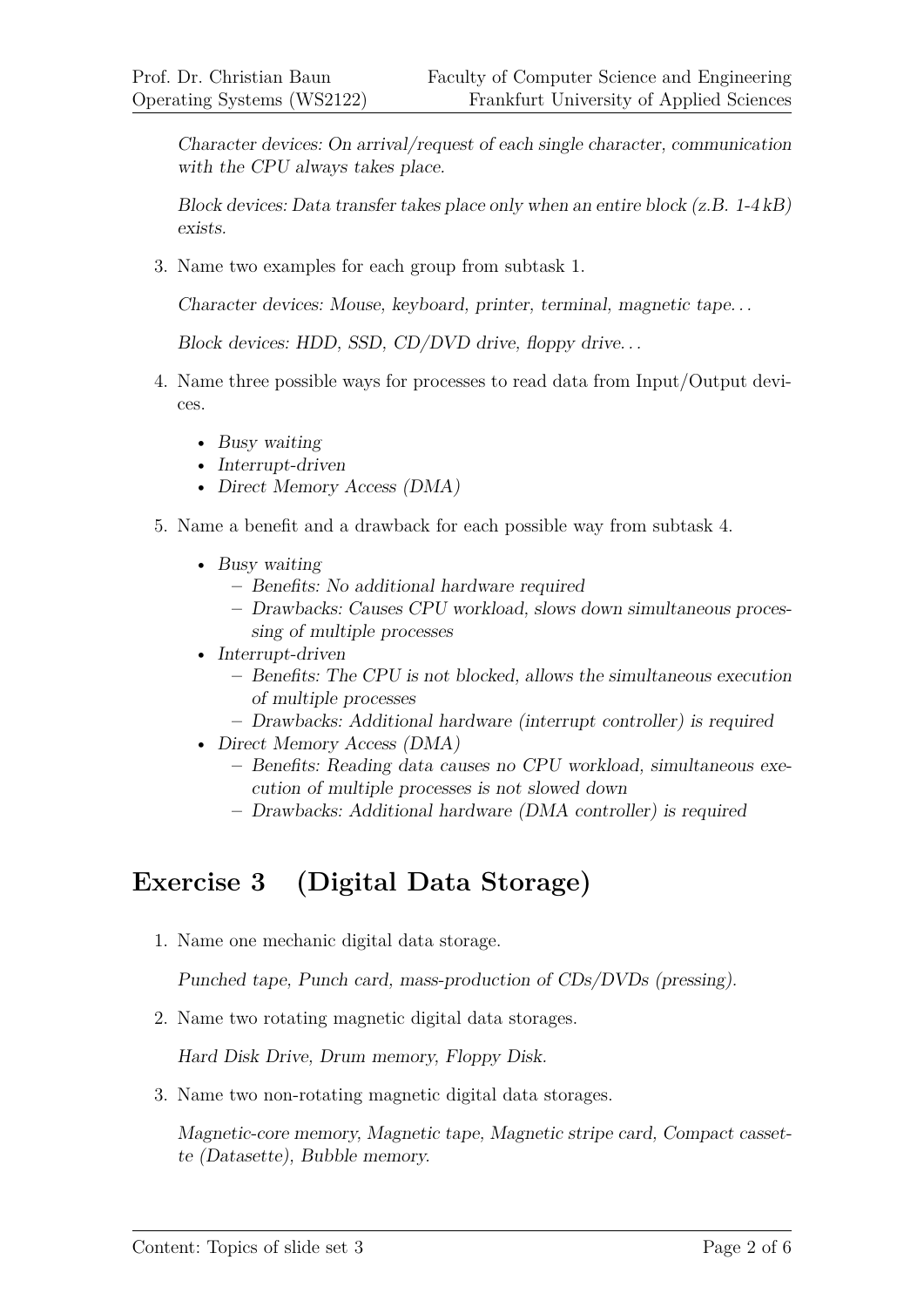4. Name four benefits of data storage without moving parts compared with data storage with moving parts.

Lower power consumption, lesser waste heat, mechanical robustness, no noise generation.

5. What is random access?

The media does not need to be searched sequentially from the start – such as with magnetic tapes – to locate a specific location (file).

6. Name one non-persistent data storage.

Main memory (DRAM).

7. The storage of computer systems is distinguished into the categories primary storage, secondary storage and tertiary storage. Which category or categories can the CPU access directly?

Primary storage.

8. Which category or categories of subtask 7 can the CPU only access via a controller?

Secondary storage and tertiary storage.

9. Name two examples for each category of subtask 7.

Primary storage: Register, Cache, Main memory.

Secondary storage: HDD, SSD, CF/SD flash storage card.

Tertiary storage: CD/DVD drive, magnetic tape.

10. Name the two categories of tertiary storage.

Near-line storage and off-line storage.

11. Describe the two categories of subtask 10.

Near-line storage: Is automatically and without human intervention connected to the system (e.g. tape library).

Off-line storage: Media are stored in cabinets or storage rooms and must be connected manually to the system.

# **Exercise 4 (Write policies)**

1. Name the two basic cache write policies.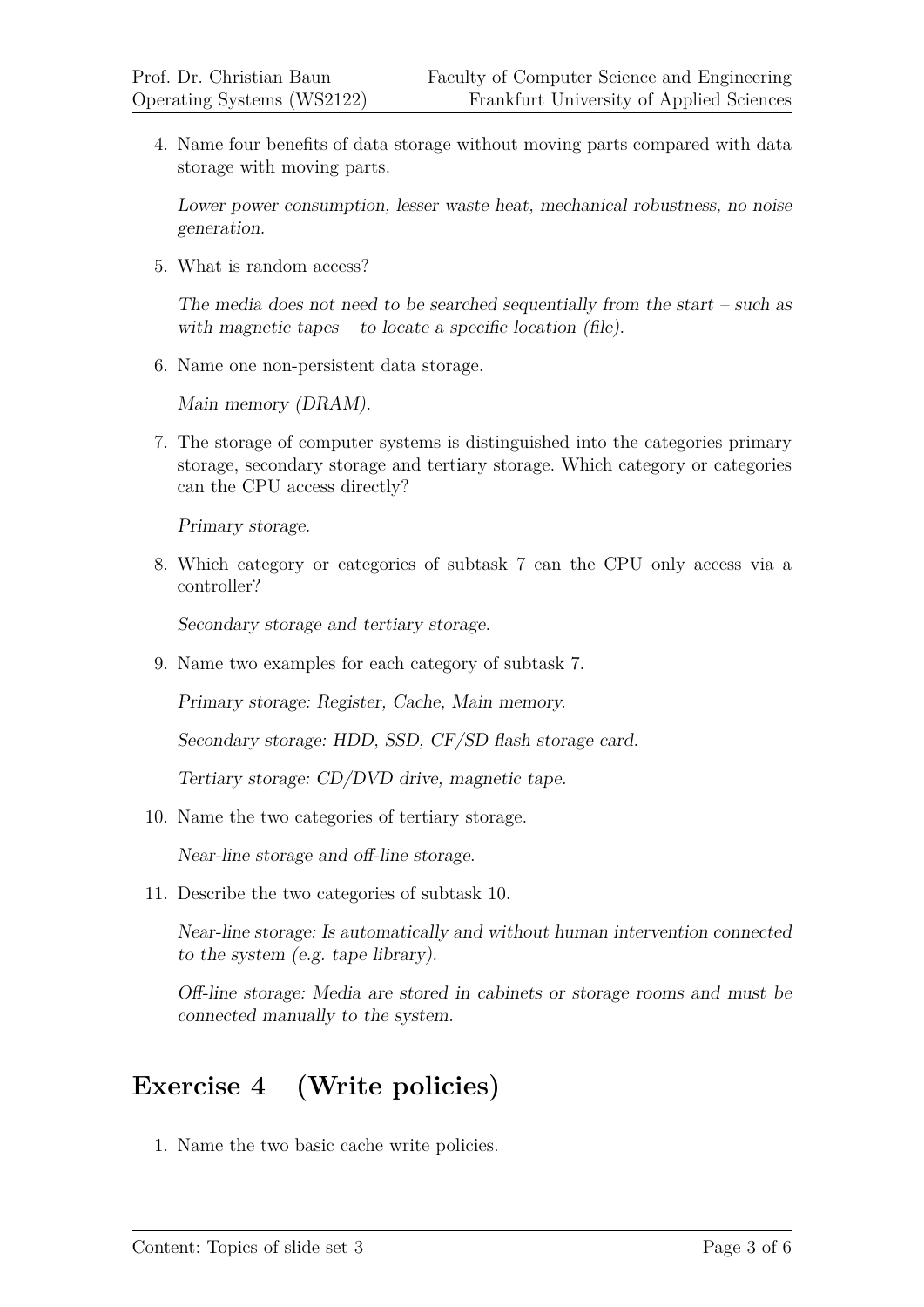Write-Through and Write-Back.

- 2. With which cache write policy of subtask 1 may inconsistencies occur? Write-back.
- 3. With which cache write policy of subtask 1 is the system performance lower? Write-through.
- 4. With which cache write policy of subtask 1 are so called dirty bits used?

Write-Back.

5. For what reason are dirty bits used?

For each page inside the cache, a dirty bit specifies whether the page was modified.

#### **Exercise 5 (Permissions and Links)**

1. Which command can be used to specify that all new created files have this permissions: -r--r--r--

\$ umask 222

*Attention! If you executed the command, you should fix your permissions as a next step. Otherwise it will be not so comfortable for you to work in your home directory.*

2. Create in your home directory a directory with the name BTS\_Links. Navigate to the new directory and try to erase the entry  $\ldots$ ".

```
$ mkdir ~/BTS_Links && cd ~/BTS_Links
$rm.
```
- 3. Create in the directory BTS\_Links. . .
	- an empty file Original. \$ touch Original
	- a hard link HardLink, which points to the file Original. \$ ln Original HardLink
	- a symbolic link SymbLink, which points to the file Original. \$ ln -s Original SymbLink
- 4. Check the inodes of the file Original and of both links via ls -li.

```
$ ls -li Original SymbLink
```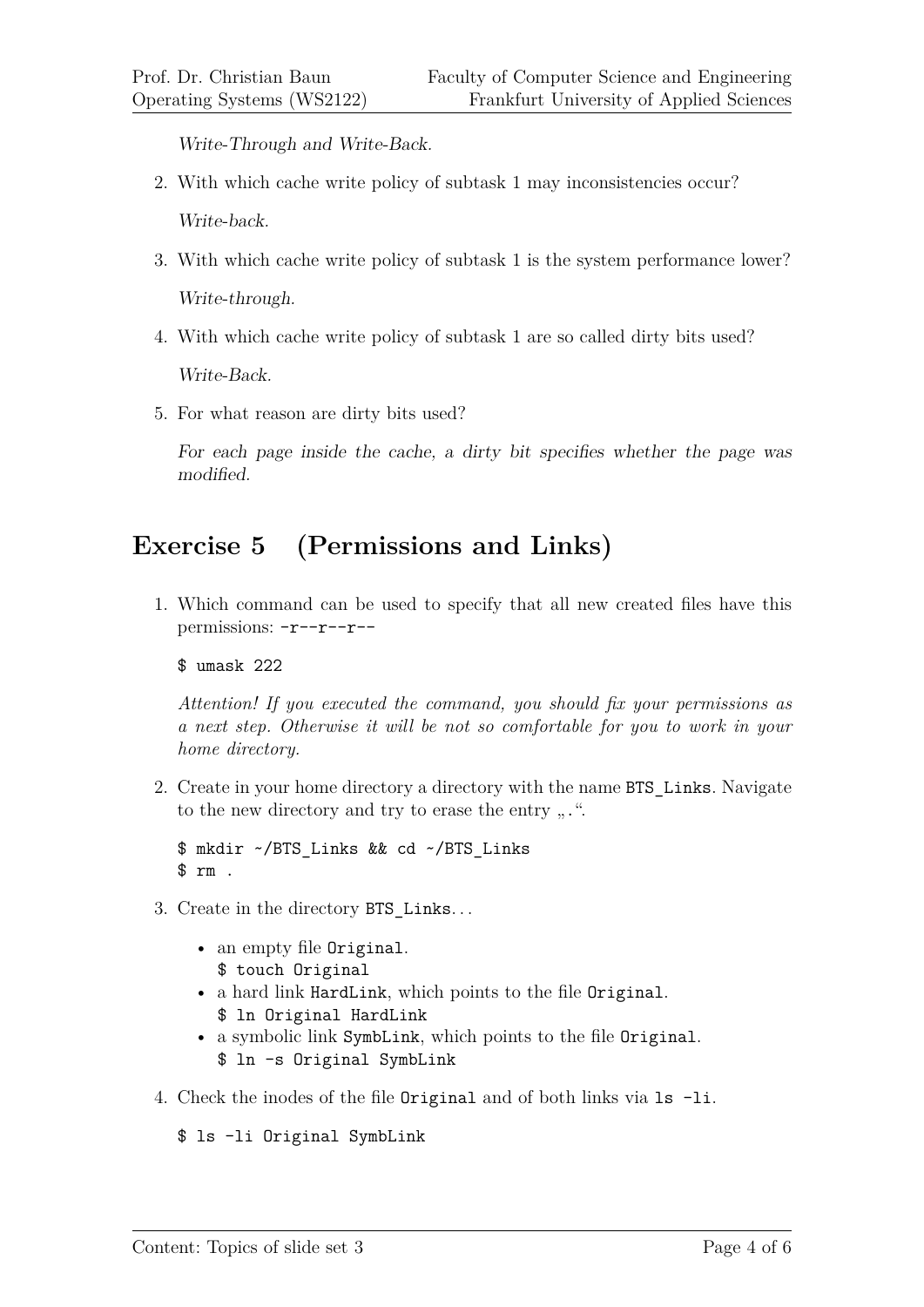5. Is it possible to copy hard links? Try to copy the link.

It is possible to copy hard links inside a file system, but it is impossible to copy a hard link to another file system or partition because hard links are just file system entries that refer to an inode.

6. Is it possible to copy symbolic links? Try to copy the link.

it is possible to copy symbolic links because they are just (text)files that contain a path information.

7. Check the result of your copying via ls -li. What are your conclusions?

If a hard link is copied, a further directory entry is created that refers to an inode.

If a symbolic link is copied, an new file (with a new inode number) is created.

8. The so called link count of files indicates the number of directory entries, which refer to an inode. What indicates the link count of directories and what influences the link count of directories?

Each directory has two hard links from the moment when it is created. One hard link is the name of the directory itself, and the other hard link is the dot ".", which refers to the directory one level above in the file system hierarchy. Therefore, the hard link counter of each directory has value 2 from the moment when it is created. For each additional subdirectory, another hard link is created, and the hard link counter is incremented by value 1. Thus, the number of subdirectories inside a directory is equal to the hard link counter -2.

#### **Exercise 6 (Wildcards and Filters)**

1. Create in your home directory a directory DiverseDateien. Navigate to this directory and create these files: abcdefg.bat cdata3.sav cdata7.sav datei3.txt datei7.txt abcxyz.bat cdata4.sav datei10.txt datei4.txt datei8.txt cdata1.sav cdata5.sav datei1.txt datei5.txt datei9.txt cdata2.sav cdata6.sav datei2.txt datei6.txt xyzabc.bat \$ mkdir ~/DiverseDateien && cd ~/DiverseDateien \$ touch abcdefg.bat \$ touch abcxyz.bat  $$ for ((i=1; i < 8; i++)$); do touch cdata$i.sav ; done$  $$ for ((i=1; i < 11; i++)$); do touch datei$ ; txt; done \$ touch xyzabc.bat